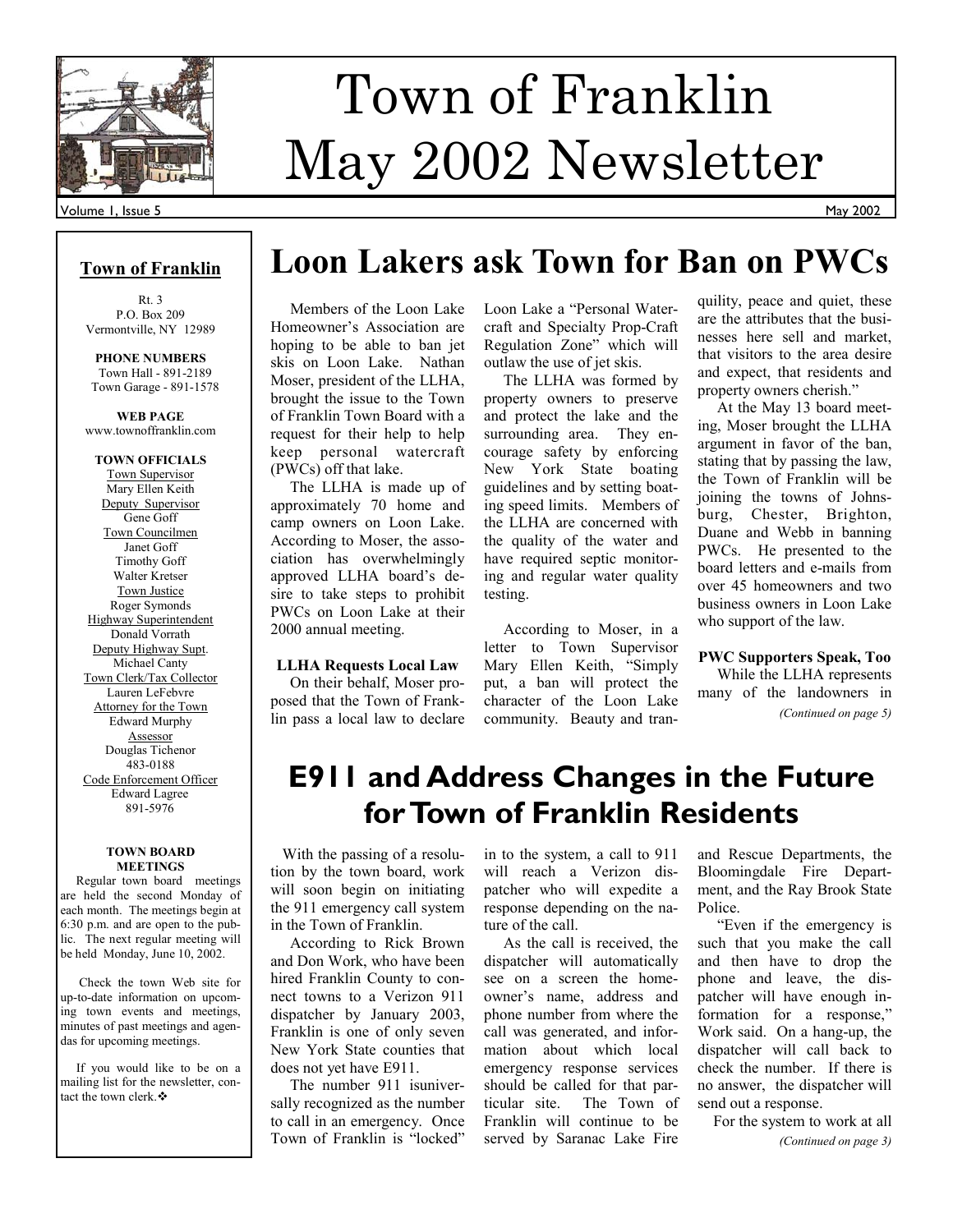## **Committee and Community Notes**

## **RECREATION COMMITTEE by Derek Doty and Janet Goff**

We have a design for a new scoreboard. The scoreboard is made out of metal and is four feet by ten feet. The top of the sign will say "Curtis Tyler Memorial Scoreboard". There is room for four sponsors at the bottom. We have one sponsor spot left to fill. The cost is \$75.00. If you are interested please contact Janet Goff or Tim Goff. The committee would like to thank the local businessperson (who wishes to remain anonymous at this time) for his help with this project.

 The estimate for the fencing that will go around the basketball court is \$6,400. This price includes all labor and material needed to put up the fence. We have about half of the funds needed. We will be looking into some grants, doing fund raisers and a bottle drive to come up with the rest of the funds. We hope to have the fence up by fall.

 Maureen Parker has donated wood chips for the walking trail. Mary Ellen Keith will let us use her backhoe to load the chips. No date has been set yet to move the wood chips. Volunteers will be needed, so keep checking back for a day and time!

 We have had a request from Adam Reynolds, Travis Rabideau and Zack Savarie, representatives of some of Curtis Tyler's former baseball players and friends, that they would like to dedicate the large baseball field in Curtis K. Tyler's name. They would like to place a remembrance plaque and rock at the field. All of the necessary funds for this project would be raised by them.

Thanks to the people who have contacted us with their questions and ideas. Keep them coming!

 Thought for the month from Andy Rooney: "No matter how serious life requires you to be, everyone needs a friend to act goofy with!"❖

## **CELEBRATION COMMITTEE by Lauren LeFebvre**

If a party was held at Kate Mountain Park and no one came, would anyone hear it?

 The Town of Franklin Celebration Committee held a meeting Tuesday, May 7, at 7:00 p.m. at the Franklin Town Hall to plan a fabulous July Fourth celebration and no one showed up. I really thought my article in last month's newsletter was better than that!

 I know that with the weather we've been having lately it's hard to think about summer. I have every reason to believe the Fourh of July will happen. I'm willing to bet it will happen right after the third of July. Given that information, the planning for a Fourth of July celebration has to start soon.

 The committee still has the same theme in mind, an old-fashioned celebration with potato sack and three-legged races, a pieeating contest, a cream pie throwing booth, a Potluck dinner, and a band formed by resident musicians.

 I know I'm really failing in the humor department with this article, folks, but it's hard for me to stay enthusiastic when there's no feedback from you.

 The Celebration Committee will meet again in late May or early June. There will be a meeting announcement posted on the town hall sign, at Gene's Grocery, and in the Adirondack Daily Enterprise. If you are interested but can't make the meeting, give me a call.

 I have to apologize for this dull, dry article. If you really want to get back at me sign up to throw a cream pie in my face on July Fourth! That will teach me. ❖

## **EAGLE SCOUT PROJECTS**

 Two scouts are working on their Eagle Scout projects to the benefit of the Town of Franklin. Clayton Smalley's sign project is well underway. After a survey throughout the town, Smalley had directional and recreational destination signs made for town intersections. Smalley's project required his researching the design and production of the signs. They should be ready to be installed soon.

 Bryon Tuthill's proposed Eagle Scout project is to make improvements at the Union Cemetery on Route 3 in Vermontville. He is planning a stone base for a sign identifying the cemetery. The preliminary design includes a flower garden and benches.

 The boys are responsible for all of the planning and coordinating of materials and workers to carry out their projects, including the funding. We're proud of the work they've done and are doing, and are honored that they chose to do their projects to benefit our

## **Town of Franklin Grievance Date June 5, 2002**

 On May 1, Doug Tichenor, Assessor for the Town of Franklin, filed the tentative assessment roll with the town clerk.

 If you choose to grieve your assessment, Town of Franklin Board of Assessment Review will hold hearings in the Franklin Town Hall on June 5, 2002, from 5:00 p.m. until 9:00 p.m. Remember that it is your responsibility to provide the back-up information for your claim.

 You do not have to be present at the Grievance Day hearing. However, your complaint must be received by the time the board meets. Late complaints will not be considered. You will be notified by mail of the board's decision within 21 days after Grievance Day. If you do not agree with the BAR's decision, you can appeal your assessment through Small Claims Assessment Review. You can contact the assessor or the town clerk for information on small claims.

 After July 1, you might as well start thinking about your argument for next year. Your assessment for this fall's tax bill will be final. $\bullet$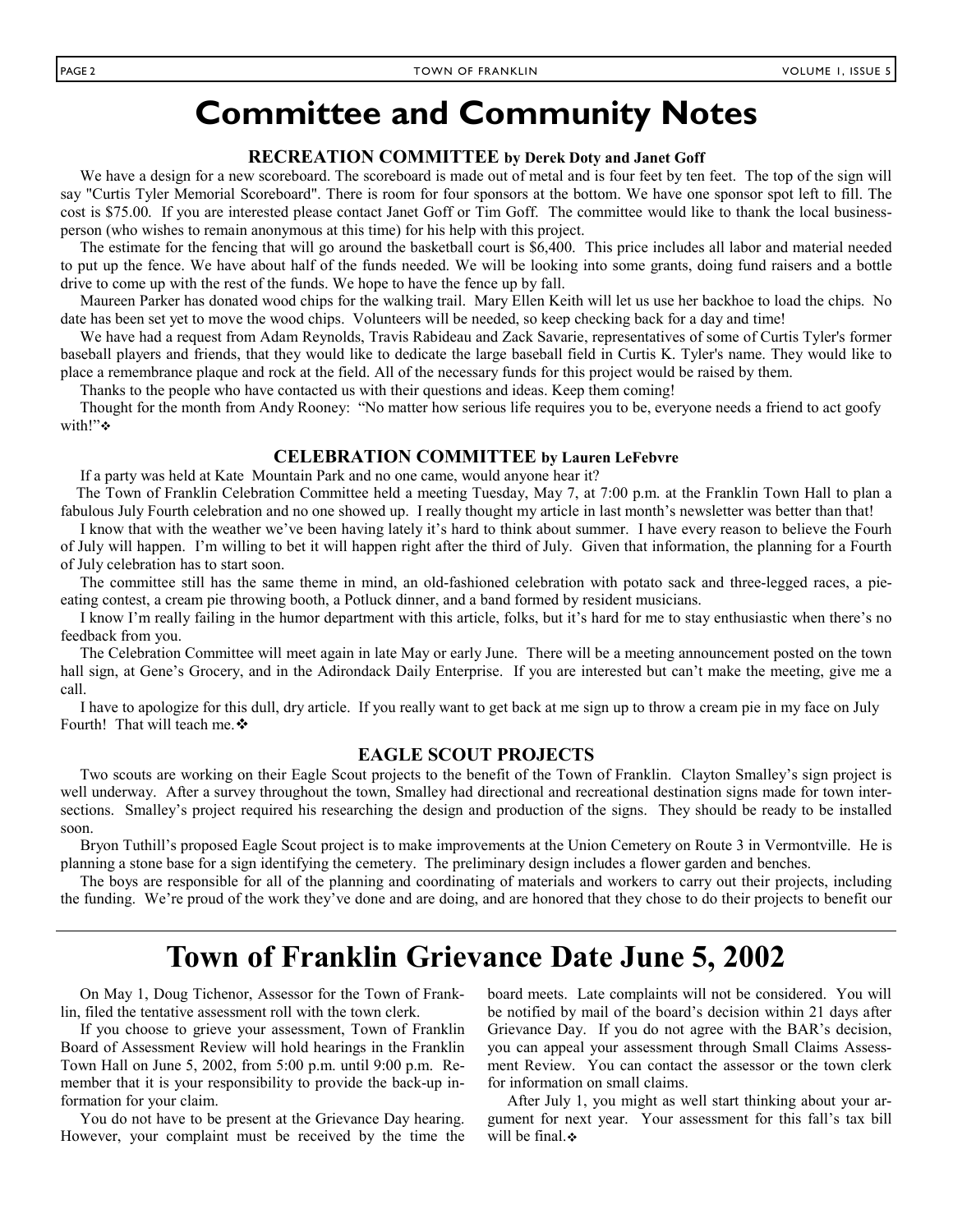## Three Town Students Awarded Scholarships

### **by Shir Filler**

 Stephen Gothard, Kelley Moore, and Reiko Rexilius-Tuthill were the big winners of this year's Town of Franklin Scholarship Fund awards. All three attended the Town Board meeting on Monday evening, May 13, where they were presented with certificates and checks for \$250 each by acting Scholarship Committee Chair Shir Filler.

 All three recipients are students at North Country Community College. Gothard is finishing up his associate's degree in liberal arts and science and hopes to transfer to a school in New York City (possibly New York University) to study interior architectural design and photography. Moore is finishing her first year in the wilderness recreation leadership program and looks forward to a career in the outdoors when she is done. Rexilius-Tuthill will be graduating as a registered nurse on May 18. She plans to continue on at Plattsburgh State University for a bachelor's degree in nursing so she can teach in the future.

 The Town of Franklin Scholarship Fund would like to help other local students pursue their educational goals. The fund gives out several \$250 scholarships each year to residents of the Town of Franklin who have completed at least one semester of post-high school education with a B average or better. All local students, young and old, are encouraged to apply.

### **2003 Application Deadline**

 The deadline for applications for 2002- 2003 will be April 1, 2003. Contact Shir Filler at 891-6755 or e-mail shir@northnet.org. By regular mail the address is HCR 1, Box 18A, Bloomingdale, NY 12913.

 The Town of Franklin Scholarship Fund is administered by a group of town resident volunteers and is funded entirely by voluntary donations from businesses and individuals for the sole purpose of helping local residents pursue postsecondary education in the form of college or vocational school.

 Current members of the Scholarship Committee include Fran Oliver, Lorraine Rumble, Al Berg, Reid Fitzsimons, Shir Filler, and new member Walt Kretser.

 If anyone is interested in joining the committee, please contact Shir Filler as above. All are welcome.  $\bullet$ 

## **911 Coming to Town**

#### *(Continued from page 1)*

requires that all residences and buildings in the town be identified and that the information goes into a database. Residents in the town will be receiving a questionnaire asking for the information Brown and Work need to identify each piece of property. "We're not nosy. And none of this information will be sold," Brown promises. However, in order for the system to work, it's important that they have accurate information.

 "You may be tempted to just toss the questionnaire into the can. But please, please take a minute. That's all it takes." Brown said. The questionnaire will come with a stamped return envelope. "It won't cost you anything."

 Meanwhile, Brown and Work will be busy mapping out each road in the town into a grid that will identify every 50-foot section of property along the roads with a number. They will run from south to north, and from west to east. Numbers on some roads, Route 3 and State Route 30 in particular, will continue from numbers assigned from 911 work already done in Hamilton and Clinton Counties.

 With the questionnaires in hand and county tax maps to help identify each piece of property, Brown and Work will assign the appropriate number along the road to match every building with electricity and phone service on every piece of property.

### **New Addresses to be Assigned**

 At this point, we get new addresses consisting of the 911 ID number and the road name. Lists matching current addresses from the questionnaires with the newly assigned identifying number will be sent to local post offices for editing. Eventually, an edited and double-checked list will sent to the Central Post Office in Albany.

 From there, everyone will mailed a notice verifying the new address and when the new address should begin to be used. It will be up to each individual post office customer to notify everyone they get mail from of the new address.

 "Notifying the people who send you your bills doesn't have to be done overnight," Brown reassures. "The post office will continue mail deliveries to the old addresses for twelve months."

 Brown and Work estimate that the work in the Town of Franklin will be completed by October of this year. The cost for the service is the 35-cent-a-month charge on Verizon's bills. The charge pays for the dispatcher and Verizon's equipment, and for the salaries of crews who do the set-up work.

 "How well the system works depends on accurate information. We need your cooperation. Please, return your questionnaire," Brown asks.

 "And encourage your neighbors to do so, too," Work adds.❖

## **Informational Meeting on Onchiota Camp Set for May 21**

The Aspen Education Group, who will be operating a camp on Roakdale Road in Onchiota beginning in June, will hold an informational meeting at the Franklin Town Hall on Tuesday, May 21, beginning at 6:30 p.m.

 The camp will be operated from property Aspen is leasing from Paul Smith's College. Future plans for the site include building six to eight lodges. The program, which will run year-round, will serve approximately 200 kids a year. The Aspen Group anticipates hiring up to 60 staff to run the camp.

 The meeting will be run by Jim Glaeser, Leah VanDekieft, and Hansel Halverson, of Aspen Education Group, and Cindy Garso, of NorthWoods Engineering in Saranac Lake, who is working with the group on development of the site. $\ddot{\bullet}$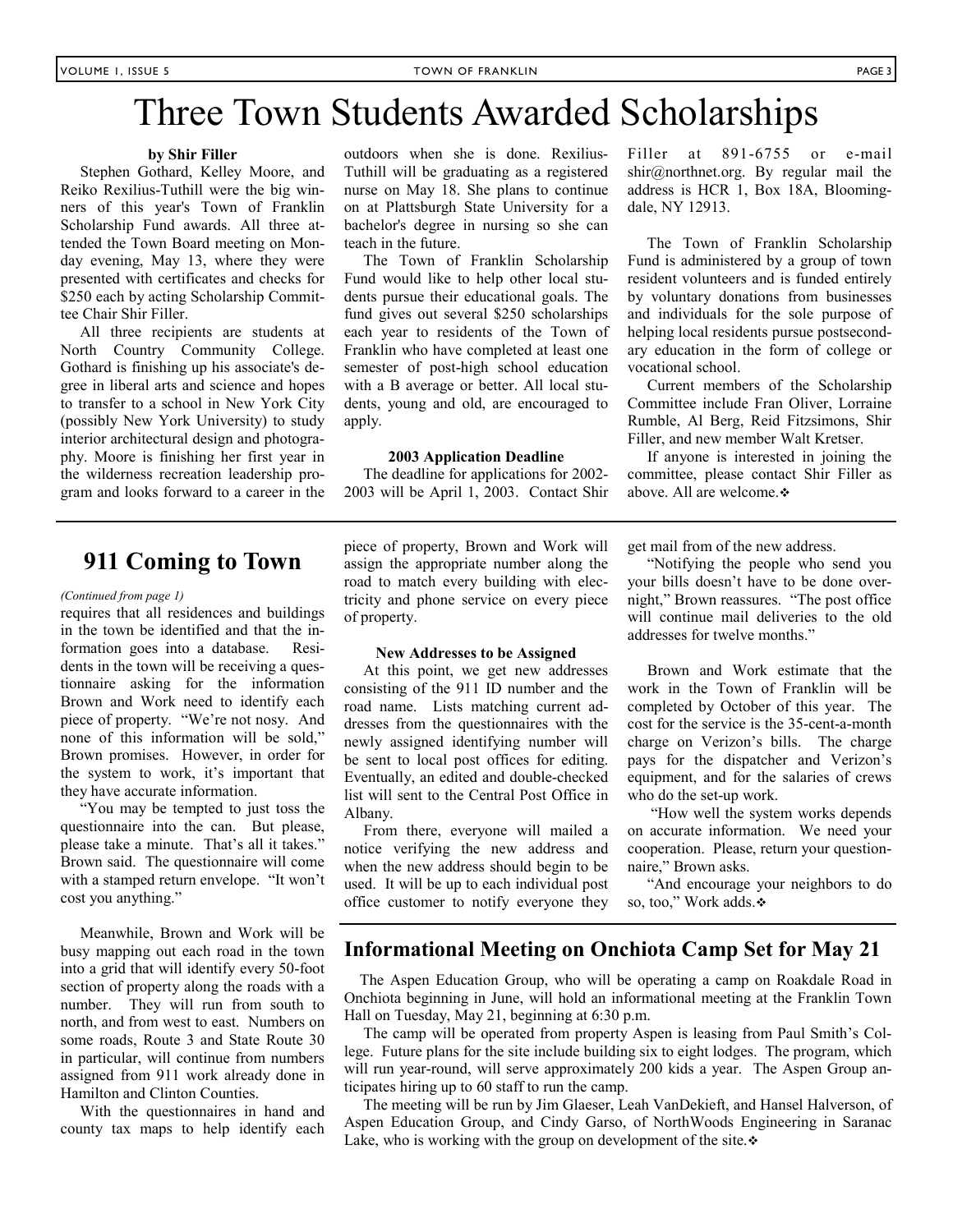## Town OKs Goldsmith Land Purchase Negotiations

 An 86-acre piece of private property in the Town of Franklin has been offered for sale to New York State. According to state law, the state cannot pursue the purchase without permission from the town that taxes the property. At the May 13, 2002, board meeting, the board voted to allow the state to do so.

 The property is located on Goldsmith Road. In researching the decision, the board met at the property with Les Eggleton from the New York State Department of Environmental Conservation. Roland LaPier, a year-round Goldsmith Road resident, met the group at the property.

 Eggleton led the group down an old road through a wet, swampy area back to what was an old gravel pit. "Because this road is pre-existing, we would be able to upgrade it and then clear out this open area for parking," Eggleton told the board.

### **Public Access**

 While the 86 acres themselves are of no particular interest to the state, the road and parking area would lead to trails that would provide public access to state land that abuts the property. "This purchase would open that 1,200 acres to hunters, hikers, campers, and cross country skiers," Eggleton said.

 Councilman Walter Kretzer, who is familiar with the property, added, "I believe there's some good fishing back in there, too."

 Councilwoman Janet Goff suggested horse trails. "I don't see why the trails couldn't be used that way," Eggleton said.

 LaPier is one of over thirty property owners farther down the road who have no electricity. Property under town roads is owned by the Town of Franklin. As a private road, the Goldsmith Road is owned by the landowners right up to the middle of the road. There are two sections of Goldsmith Road where the State of New York owns both sides, and it is illegal to run electric lines through state land.

 A check of maps brought by LaPier showed that since the land on the other side of the road from the 86-acre parcel is privately owned, it would not add to the problem.

#### **Tax Base Issue**

 Another concern is the loss of tax revenue to the town. According to Eggleton, the town would lose the potential of the property being developed in the future. However, the state is required to make payments to towns on state lands roughly equal to, sometimes even higher, than the surrounding privately owned vacant land.

 "Then there also is the issue that by opening up 1,200 acres of state land to the public, more visitors will come to the town, which can be financially good for the town."

 The board's approval does not mean that the purchase will take place, only that the state will look into negotiations with the landowner. The purchase also is dependent on the availability of money to the DEC from the state legislature for that purpose. "It could be several years before the purchase is made, if it is made," Eggleton said.

 With the consent, the board included a requirement that the state must provide the road improvement and parking area on the property if the sale is made. $\div$ 

## HIGHWAY REPORT

 Highway Superintedent Donald Vorrath's report to the town board was a list of post-winter repair and clean-up and a run-down of plans for summer road work.

 In addition to cleaning up the winter's worth of sand build-up on the roads, and chipping downed trees, the highway crew is doing repair and maintenance work on the plow trucks. "A winter like this one is hard on the plows," Vorrath said. "They take more of a beating when we're sanding over icy roads instead of over snow-packed roads."

 Work recently done at the garage by the crew included upgrading the electrical service in the kitchen and building storage decks. Meanwhile, estimates still are coming in on upgrading the garage doors and floor, and from Niagara Mohawk about replacing lights back by the salt shed.

 In order to monitor expenditures, Councilmen Gene Goff and Walt Kretzer have asked Vorrath to continue keeping the board up to date on highway scheduling and planning. "That I can do," Vorrath told them. "But keep in mind there just are some things that have to be done."

 The board was put on notice that a grader will need to be rented for at least a month this summer to take care of the dirt roads and to help with the paving. At a cost of approximately \$8,000 a month, renting is expensive.

 Vorrarh was asked why a grader needs to be rented. "Our grader isn't safe to drive. I won't have our guys out in it," he said. He is looking into the cost of repairs, but suggested that the board consider the possibility of buying one in the next year or so. Even with the expensive repairs, the grader is old and the town's needs have outgrown it's capabilities.

 At the suggestion that a grader might be borrowed from another town, Vorrath replied that the other towns usually are using their graders at the times the Town of Franklin needs one – to deal with heavy snows and ice in the winter and for grading dirt roads and paving in the summer.

 "It would have been handy for cutting back the sand banks this spring, too."

#### **Plank Road Set for Paving**

 This summer the two-and-a-half miles on the Plank Road in Forestdale between Rosamund Lane and the county intersection are scheduled for paving.

 Vorrath and deputy highway Superintendent Michael Canty also are still looking into a grant to widen intersections at the Keith Road and Cold Brook Road intersection and the Franklin Falls Road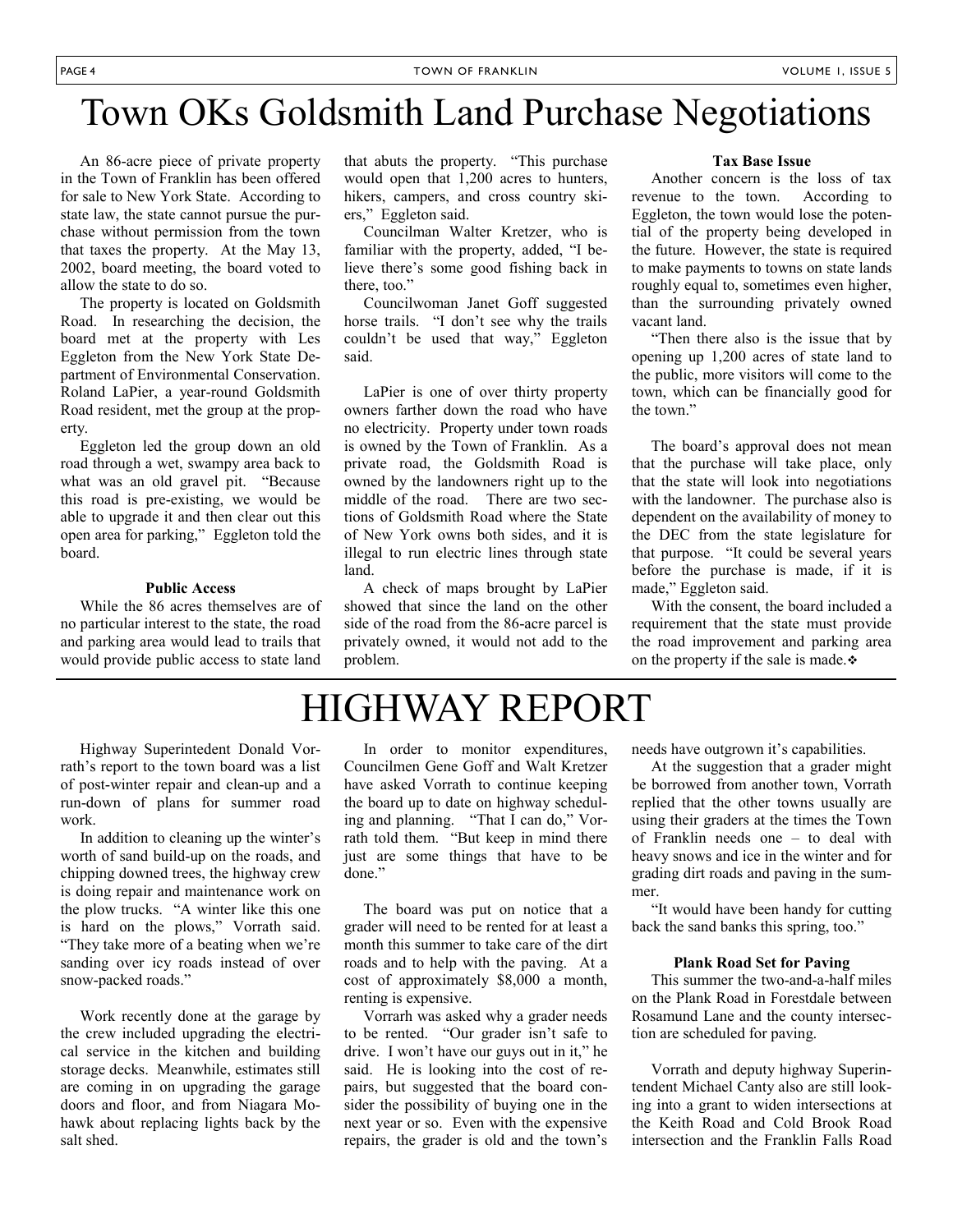## Rules of Order Keep Meetings Productive

 Most of us don't have the time to go to town board meetings. However, there may be a time that you have a particular problem or opinion you want to bring to the attention of the town board. How do you go about it?

 At the first meeting each year, the Town of Franklin Town Board holds an organizational meeting at which, among other things, such as swearing in newly elected or reelected board members and town officials, they adopt Rules of Procedure for holding board meetings. These rules cover the various types of meetings, and include Rules of Conduct for both the town board and the public.

 Most town meetings are open to the public, and are set up to allow the public a role to play in the board's decisionmaking. People often don't realize that while they do have a right to be heard, there are rules that they are required to follow.

 The usual business of the town is held at Regular Town Board Meetings that are held second Monday of each month, beginning at 6:30 p.m., at the Franklin Town Hall in Vermontville. Special Meetings are held when there is a matter of urgency or a need of lengthy consideration of issues. The supervisor may also hold a Special Meeting any time the board feels it is necessary. The Rules of Conduct for are the same for Regular Meetings and Special Meetings.

 Before a meeting, the town supervisor prepares an agenda. If you plan to speak to the board on an item that may not already on the agenda, you need to give a written request to the supervisor five days before the meeting.

 During the meeting, you are allowed to speak on the agenda item the board is addressing at the moment. Before addressing the board, you must be recognized by the chairperson. You begin by clearly stating your full name and address and then stating the nature of your business regarding the agenda item. Although it often takes people by surprise, the chairperson does have the right to limit the time given to each speaker.

 Comments are to be directed to the town board and not to other members of the audience. Your questions should be directed to the chairperson. Often, people leave a meeting dissatisfied because they did not feel their issue had been addressed. However, according to the Rules of Conduct, you do not have the right to demand a decision or an answer to a specific question from a member of the board. If the board feels further consideration and review is necessary, the answer may be deferred to a later date.

 An agenda item at the end of each meeting is "Questions and Comments", during which items not on the agenda can be brought up by board members and members of the audience. As with an agenda item, you must be recognized by the chairperson, and you begin by identifying yourself.

 The chairperson may limit each speaker to three minutes. If you feel it is necessary, you do have the right to request to have your issue addressed at a Special Meeting at a later date or at a future Regular Board Meeting. If the board agrees, a date and time will be set.

 The board holds Public Hearings, Work Sessions, and Executive Sessions. Public Hearings are held for issues that may have significant economic, environmental, or other serious impact on the town and its residents. At a Public Hear-

ing, you are invited to and encouraged to express your views, and you have the right to "hear and examine witnesses regarding the issue at hand". All of the Rules of Conduct again apply with one additional rule: No person may speak a second time until everyone who wants to speak has spoken.

 At a Work Session, the public may not participate or ask questions. The board use these hearing only to discuss and deliberate matters that are coming up on the agenda at the next Regular Board Meeting. The town budgets are usually worked out at Work Sessions.

 The public is not invited to take part in town board Executive Sessions. If a decision is made in Executive Session, the board is required only to provide the public with summary minutes within one week from the date of the session. No minutes are taken if no formal action is taken during the session.

 While the board members are open to the views of the public, they are not required to respond to unreasonable requests or to have the business of the town disrupted. And anyway, when it comes to local government, it helps to remember your old childhood lesson about vinegar and honey.  $\bullet$ 

## **PWC BAN STIRS CONTROVERSY**

#### *(Continued from page 1)*

Loon Lake, they do not represent all of them. Speaking on behalf of Loon Lake landowners who do not support the ban, Evan Meyers said that a ban would be unwarranted. "It's not like there's ever really been any trouble over the jet skis," he said. "There's no history of the law and PWC's on Loon Lake prior to this to justify the ban."

 Meyers said that he has been coming to Loon Lake all his life, as have his parents, and his grandparents. "We've been enjoying this area for a lot more years than most of these association homeowners," he said, "and being able to use the lake with our jet skis is part of what we like to do."

 After the presentations, the board decided that at this time it would be pre-

mature to make a commitment either way. "It will be more appropriate for this to be taken up at a future public hearing at which both sides can present their cases," Town Supervisor Mary Ellen Keith said, adding, "There are many, many issues that we have got to address before we can decide on this."

 Keith was referring to questions brought up by this issue about private/ public ownership of Loon Lake, including the question of public access to the lake allegedly being blocked by LLHA members.

 Both sides had to be content that the only promise from the board was that they will begin to address the request by the LLHA soon, but that a decision would not be made until the board has thoroughly studied all the issues involved.  $\div$